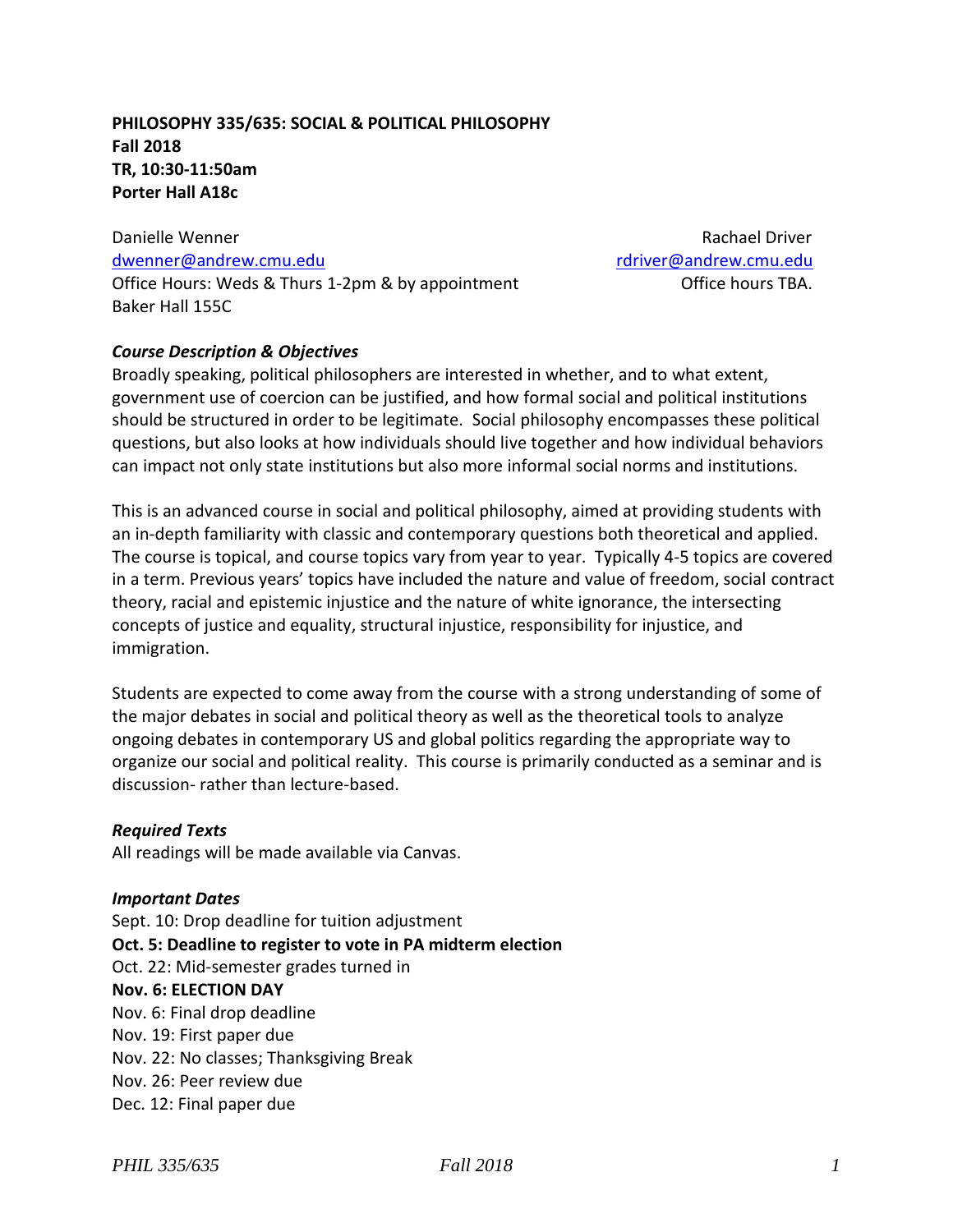### *Course Requirements*

*The learning curve for reading and writing philosophical materials is steep, and early feedback will be important to you in improving your work. Homework assignments are structured to improve students' reading habits, analytical skills, and writing.*

Homework and Short Response Pieces – 25%

*Beginning the second week of classes, students will have a minimum of one homework assignment due each week. Assignment specifics will always be announced in class, and when relevant specifics posted to Canvas. Students are responsible for knowing what the assignment is each week. Some assignments will be built on or involve in-class activities. Students who miss a day of class with which a writing assignment is associated will not receive full credit for the assignment.*

#### First Term Paper – 25%

*Each student will write a term paper of approximately 3000 words critically engaging with a topic relevant to the course. The term paper may be a more fully developed version of a short response piece, or an independent work. All term paper topics must be approved by me in advance. Further details about the term paper will be provided in class. Your first term paper is due no later than 12pm (noon) on Monday, November 19th .*

### Peer Review – 10%

*Each student will be required to write a critical review and response to another student's first term paper. These reviews should critically but charitably discuss the paper under review, raise questions of interpretation, present worries and objections, and provide alternative possibilities. The goal of the peer review is to provide constructive criticism which will help the recipient to consider new objections and improve his or her work. Peer reviews are due no later than 12pm (noon) on Monday, November 26 th .*

### Second Term Paper – 30%

*Graded term papers with comments from both me and your peer reviewer will be*  returned to you by Monday, December 3<sup>rd</sup>. Students will re-write their term papers in *light of the comments received. Final papers are due no later than 10pm on Wednesday, December 12 th .*

### Attendance & Class Participation – 10%

*10% of your grade consists of participation in in-class discussions of the readings and regular class attendance. You should attend each class ready to engage in discussion and critical assessment of the readings. See below for more details.*

*Students taking this course for graduate credit should see me to discuss course requirements.*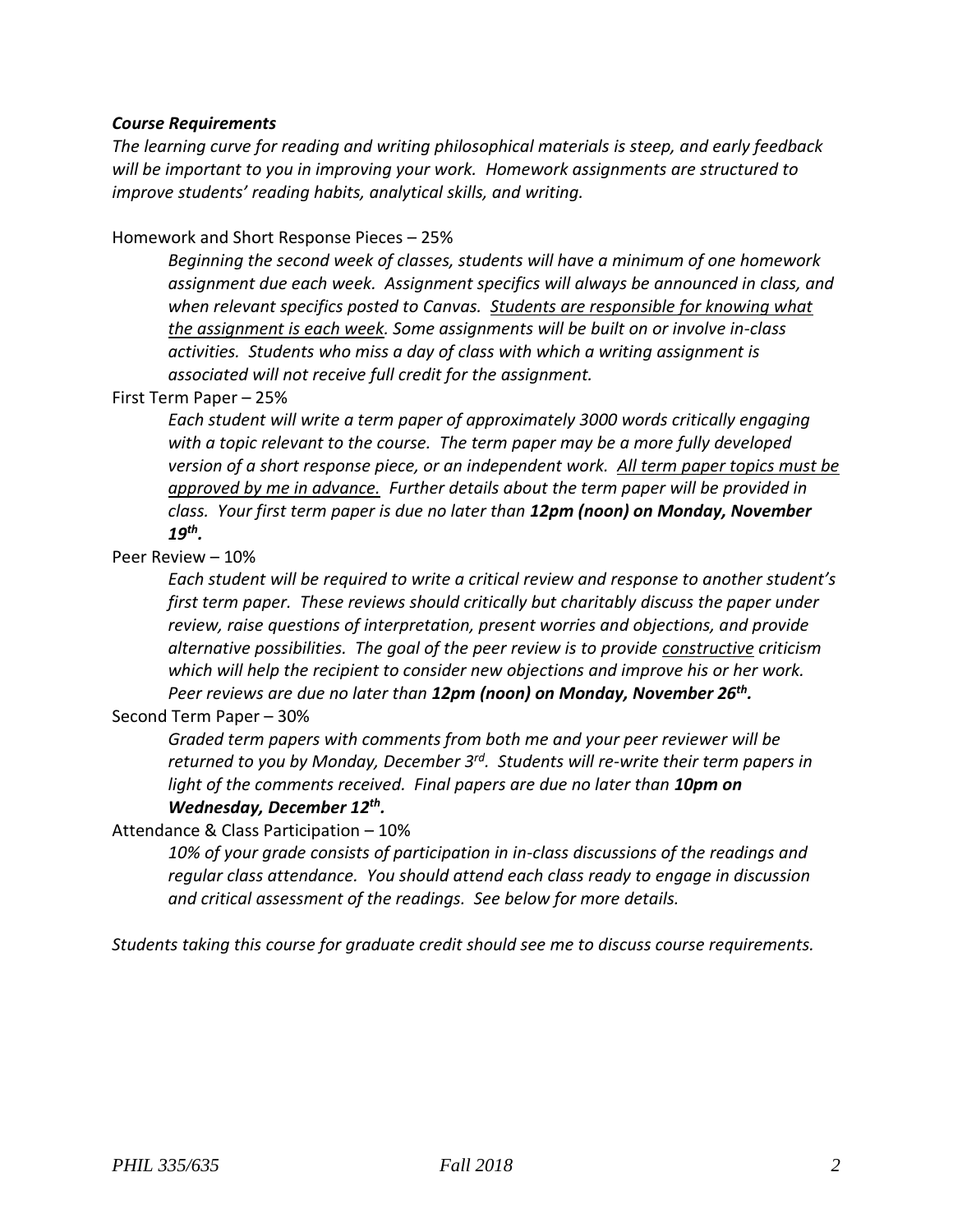# *Class Policies*

### Late Assignments

It is the responsibility of the student to have all assignments submitted no later than the assigned deadline, and all readings completed before the beginning of each class meeting. All late assignments will be penalized half a letter grade (5 points) for every day or portion of a day that they are late. **Writing assignments submitted more than 3 calendar days late will receive a 0. Papers submitted more than 7 calendar days late will receive a 0.** Requests for reasonable accommodation will be granted but must be made in advance.

#### Attendance

Attendance is not taken, but a pattern of missed classes will be noticed and will impact your attendance and class participation grade. Missing a significant number of class meetings is also likely to impact your grade through your performance on class assignments. Students who miss class are responsible for discovering on their own or from classmates any material missed or changes to class assignments. **Emails requests from students asking what they missed during unexcused absences will be ignored.**

#### Participation

Philosophical inquiry is a joint endeavor, and the quality of the course will depend crucially on your thoughtful, considerate engagement with the readings and with each other. We will be discussing controversial topics about which many of you will have strong feelings. However our purpose in this class is to **move past feelings and opinions**, and to evaluate and provide **reasoned arguments** for and against various positions on these issues. **Disrespectful comments towards other students will not be tolerated.** Students should come to class having closely read and thought about all assigned materials. This requires, at a minimum:

- Determining the key point the author is trying to establish or criticize;
- Understanding why the author considers it to be important;
- Identifying the reasons the author gives in support of the conclusion; and
- Considering whether those reasons both (a) are true or correct, and (b) actually support the author's conclusion.

Students are encouraged to take notes while reading, and to come to class with questions about and criticisms of the readings.

#### Communication

Students are not always familiar with the norms governing professional correspondence. Please use the following resource to inform your understanding of what is expected from communications in a professional environment: [https://medium.com/@lportwoodstacer/how](https://medium.com/@lportwoodstacer/how-to-email-your-professor-without-being-annoying-af-cf64ae0e4087#.gyje2zezg)[to-email-your-professor-without-being-annoying-af-cf64ae0e4087#.gyje2zezg.](https://medium.com/@lportwoodstacer/how-to-email-your-professor-without-being-annoying-af-cf64ae0e4087#.gyje2zezg) **Please note that I do not read or respond to student emails outside of normal business hours (i.e. if you email me in the evening, you will not receive a response until the next weekday morning).**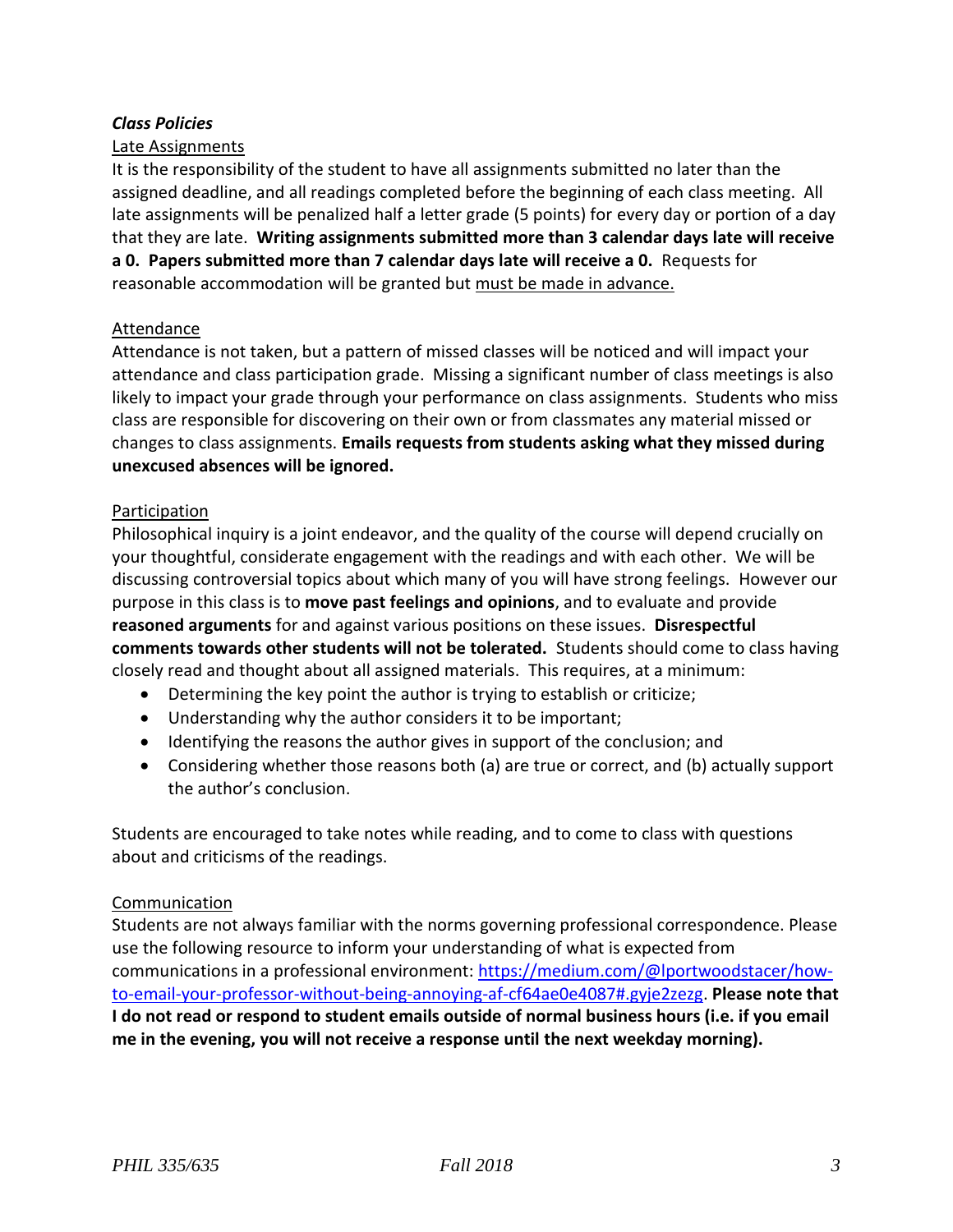# Grading

Grades are assigned on the following scale:

| A | 90-100  | D   | 60-69.9    |
|---|---------|-----|------------|
| B | 80-89.9 | R/F | $0 - 59.9$ |
| C | 70-79.9 |     |            |

While I recognize that grade inflation has generated the expectation that a "B" should be fairly easy to achieve, and an "A" not too hard, it is not the case that instructors are obligated to inflate grades. I also recognize that receiving a lower grade than one has come to expect can be traumatic. However, in this class grades mean what they are intended to mean. A "C" represents a satisfactory or average performance, and is nothing to be ashamed of. A "B" is a good performance, and something to be proud of. An "A" indicates outstanding or truly exemplary work. There is a steep learning curve to reading and writing philosophy effectively, which should provide you with strong incentives to work hard at the beginning of the semester and receive the kind of feedback you will need to excel in your paper assignments.

#### Academic Integrity & Plagiarism

Plagiarism refers to the use of any ideas or words from another person or source without appropriate citation. All sources used for course assignments should be appropriately cited, including information found on the internet, in course readings, or from class discussions. If you are unsure about whether or not to cite something, err on the side of caution. I have a zero-tolerance policy for cheating: **Any student found to have plagiarized on any assignment will receive a failing grade for the assignment, and at my discretion, for the entire course.** Additionally, all available institutional penalties will be sought.

#### Technology in the Classroom

I and your classmates put a great deal of time and effort into preparing for an interesting class discussion, and you are expected to do the same. When entering the classroom, please place your phone on "silent" and put it away for the duration of our meeting. If there is an urgent need to keep your phone on during a particular class period, please inform me at the beginning of class, sit where you can leave the room without distracting others, and keep your phone on vibrate. Students are permitted but strongly discouraged from using laptops during class. While typing is faster than writing for many of us, using a computer during discussion significantly distracts from what is going on and leads to disengagement from those around you. While some users can successfully use a computer without multitasking, most cannot – it is hard not to take a down moment to check your email or look at your calendar. But studies have shown that this kind of multitasking during class not only causes the computer user's learning to suffer, but also that of the students sitting nearby who can see the screen.<sup>1</sup> Moreover, recent research has shown that students take better notes, and learn more, when they take notes via longhand instead of on a computer.<sup>2</sup>

 $\overline{a}$ 

<sup>&</sup>lt;sup>1</sup> Sana, F., T. Weston and N. J. Cepeda (2013). "Laptop multitasking hinders classroom learning for both users and nearby peers." Computers & Education **62**: 24-31.

<sup>&</sup>lt;sup>2</sup> Mueller, P. A. and D. M. Oppenheimer (2014). "The Pen is Mightier Than the Keyboard: Advantages of Longhand over Laptop Note Taking." Psychological Science **25**: 1159-1168.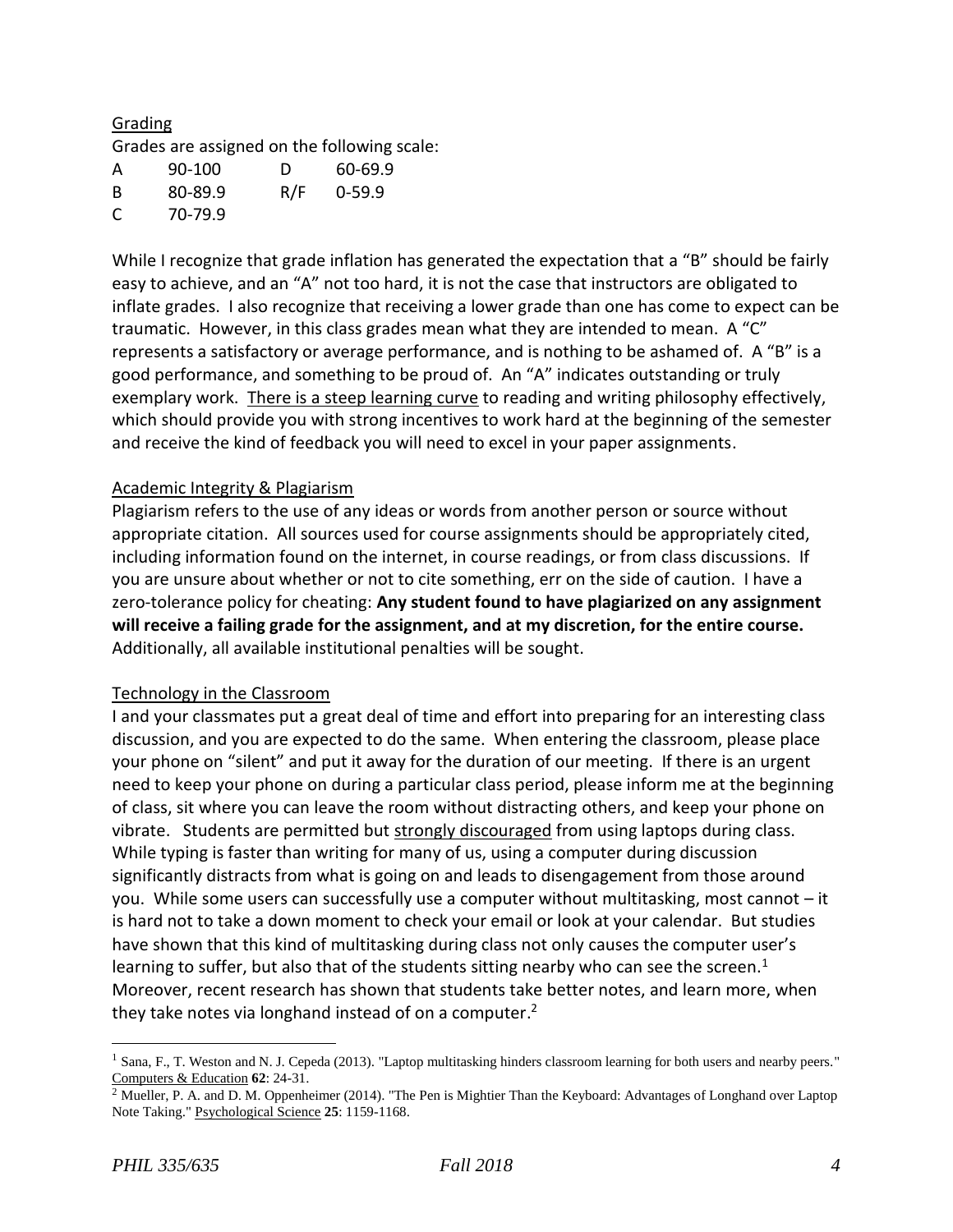# Videotaping and Audio Recording

Videotaping and audio recording are prohibited without the express written permission of the instructor.

*If you have a disability and have an accommodations letter from the Disability Resources office, I encourage you to discuss your accommodations and needs with me as early in the semester as possible. I will work with you to ensure that accommodations are provided as appropriate. If you suspect that you may have a disability and would benefit from accommodations but are not yet registered with the Office of Disability Resources, I encourage you to contact them at [access@andrew.cmu.edu.](mailto:access@andrew.cmu.edu)*

*Take care of yourself. Do your best to maintain a healthy lifestyle this semester by eating well, exercising, avoiding drugs and alcohol, getting enough sleep, and taking some time to relax. Also: make use of the resources available to you to manage the stresses and anxieties that we all experience sometimes. An important part of maturing is learning how and when to ask for help. Asking for help sooner rather than later can in many cases help to avert more serious crises. If you or anyone you know is experiencing anxiety or depression, I encourage you to seek support. You can contact Counseling and Psychological Services (CaPS) at [412-268-2922](tel:(412)%20268-2922) or visit their website at [http://www.cmu.edu/counseling/.](http://www.cmu.edu/counseling/) Consider reaching out to a friend, faculty or family member you trust for help getting connected to the support that can help.*

# **Outline of Topics & Tentative Schedule of Readings**

*(All dates and readings are subject to change. You will always be informed of what to read for the next class at the end of the previous meeting.)*

# *Aug. 28: Course introduction and overview*

In class reading: Barry Deutsch. "The Male Privilege Checklist."

# **Part I: Misogyny & Epistemic Injustice**

### *Aug. 30: Misogyny as Individual Characteristic*

Kate Manne. (2018). "Threatening Women." *The Logic of Misogyny.* Oxford, Oxford University Press, ch. 1.

### *Sept. 4: Misogyny as Structural Phenomenon*

Kate Manne. (2018). "Ameliorating Misogyny." *The Logic of Misogyny.* Oxford, Oxford University Press, ch. 2.

### *Sept. 6: Epistemic Virtues & Vices*

José Medina. (2013). "Active Ignorance, Epistemic Others, and Epistemic Friction." *The Epistemology of Resistance.* Oxford, Oxford University Press, ch. 1.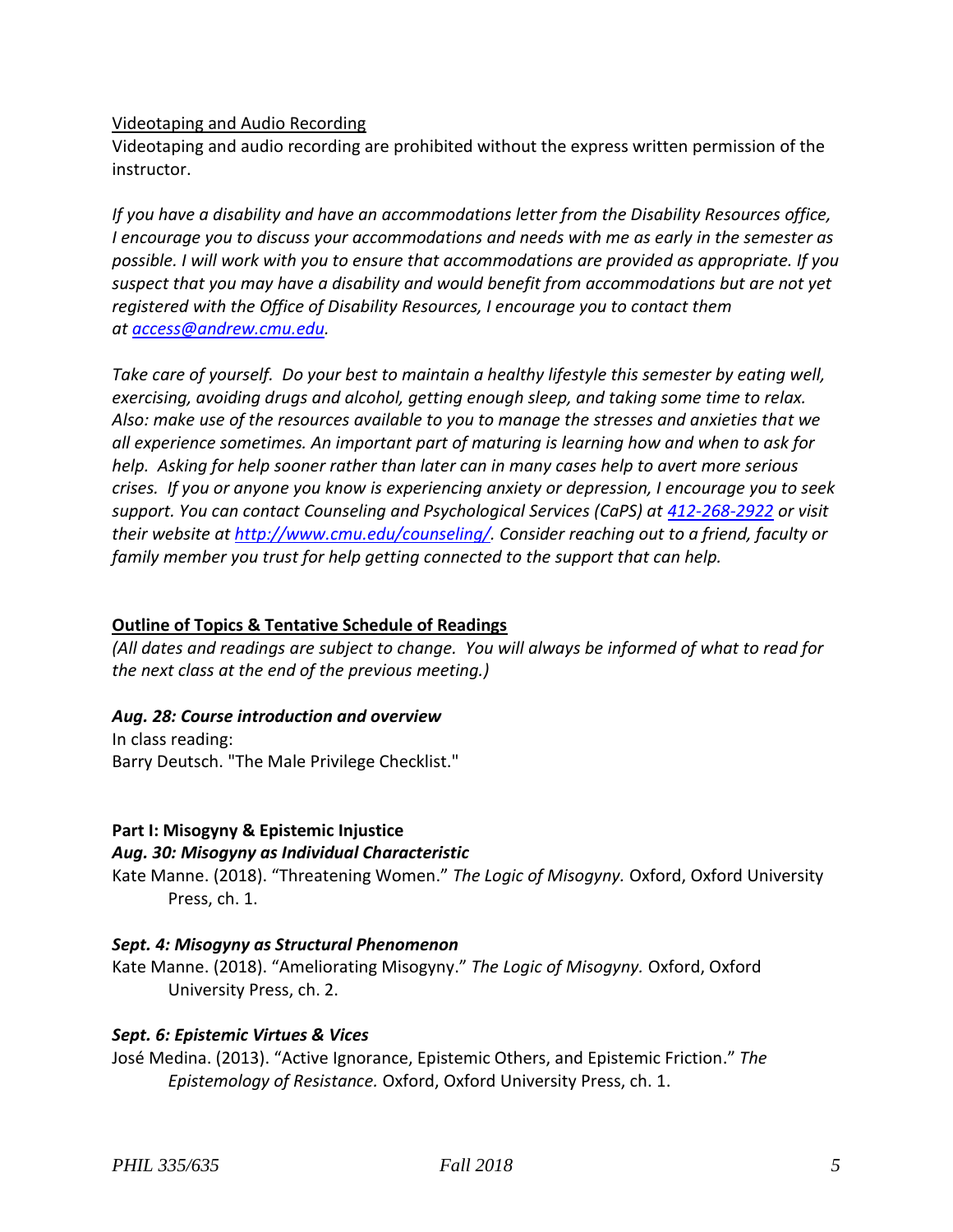## **Part II: What is (In)Justice?**

## *Sept. 11: Racial Inequality in the US: History and Statistics*

Selections from Elizabeth Anderson. (2010)*.* "Racial Segregation and Material Inequality in the United States." *The Imperative of Integration*. Princeton, Princeton University Press, ch. 2. (read pp. 23 – bottom of 29)

Ta-Nehisi Coates. (2014). "The Case for Reparations." The Atlantic. June, 2014. Available at: [https://www.theatlantic.com/magazine/archive/2014/06/the-case-for](https://www.theatlantic.com/magazine/archive/2014/06/the-case-for-reparations/361631/)[reparations/361631/](https://www.theatlantic.com/magazine/archive/2014/06/the-case-for-reparations/361631/)

# *Sept. 13: Entitlement Theory*

Robert Nozick. (1974). "Distributive Justice." *Anarchy, State, and Utopia.* New York, Basic Books, ch. 7 section 1.

# *Sept. 18: Self-Ownership*

G.A. Cohen. (1995). "Self-Ownership, World Ownership, and Equality." *Self-Ownership, Freedom, and Equality*. Cambridge, Cambridge University Press, ch. 3.

### *Sept. 20: Two Principles of Justice*

John Rawls. (1972). *A Theory of Justice*. Cambridge, Harvard University Press, ch. 1, §§1-4; ch. 2, §§11-13, 17; ch. 3, §§24-26.

### *Sept. 25: Two Principles of Justice, cont'd.*

Rawls, cont'd.

### *Sept. 27: Luck Egalitarianism*

Elizabeth Anderson. (1999). "What is the Point of Equality?" *Ethics* 109(2): 287-337. *Read pp. 287-312.* 

### *Oct. 2: Democratic Equality*

Elizabeth Anderson. (1999). "What is the Point of Equality?" *Ethics* 109(2): 287-337. *Read pp. 312-337.* 

### *Oct. 4: Oppression*

Iris Marion Young. (1990). "Five Faces of Oppression." *Justice and the Politics of Difference.* Princeton, Princeton University Press, ch. 2.

### *Oct. 9: Racial Inequality*

Christopher Lebron. (2014). "Equality from a Human Point of View." *Critical Philosophy of Race*  2(2): 125-159.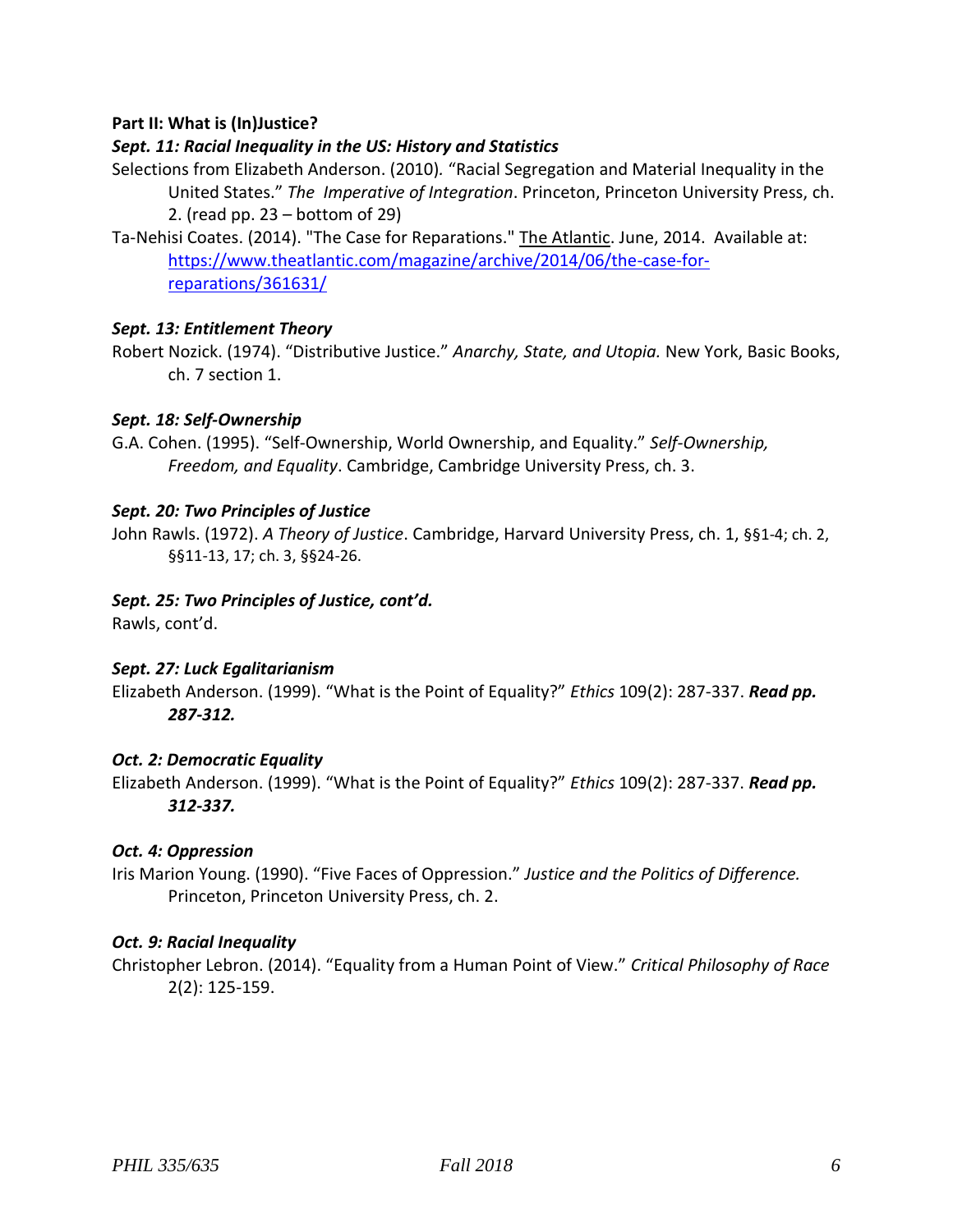# **Part III: Responsibility & Structural Injustice**

# *Oct. 11: The Basic Structure as Subject*

John Rawls. (1993). *Political Liberalism.* New York, Columbia University Press, Lecture VII §§1-5 John Rawls (2001). *Justice as Fairness: A Restatement*. Cambridge, Harvard University Press, §§15-16.

## *Oct. 16: The Basic Structure & Personal Responsibility*

G.A. Cohen (1997). "Where the Action is: On the Site of Distributive Justice." *Philosophy & Public Affairs* **26**(1): 3-30.

### *Oct. 18: Personal vs. Social Responsibility*

Iris Marion Young. (2011). "From Personal to Political Responsibility." *Responsibility for Justice.* Oxford, Oxford University Press, ch. 1.

## **OCT. 23: DISCUSSION OF TERM PAPER ASSIGNMENT; NO READINGS. ATTENDANCE MANDATORY.**

# *Oct. 25: The Basic Structure & Structural Inequality*

Iris Marion Young. (2011). "Structure as the Subject of Justice." *Responsibility for Justice.* Oxford, Oxford University Press, ch. 2.

### *Oct. 30: Personal Responsibility & Social Injustice*

Tommie Shelby. (2007). "Justice, Deviance, and the Dark Ghetto." *Philosophy & Public Affairs*  35(2): 126-160.

### **NOV. 1: WRITING WORKSHOP, NO READINGS. ATTENDANCE MANDATORY.**

### *Nov. 6: The Social Connection Model*

Iris Marion Young. (2011). "A Social Connection Model." *Responsibility for Justice.* Oxford, Oxford University Press, ch. 4.

### **NOV. 8: WRITING WORKSHOP, NO READINGS. ATTENDANCE MANDATORY.**